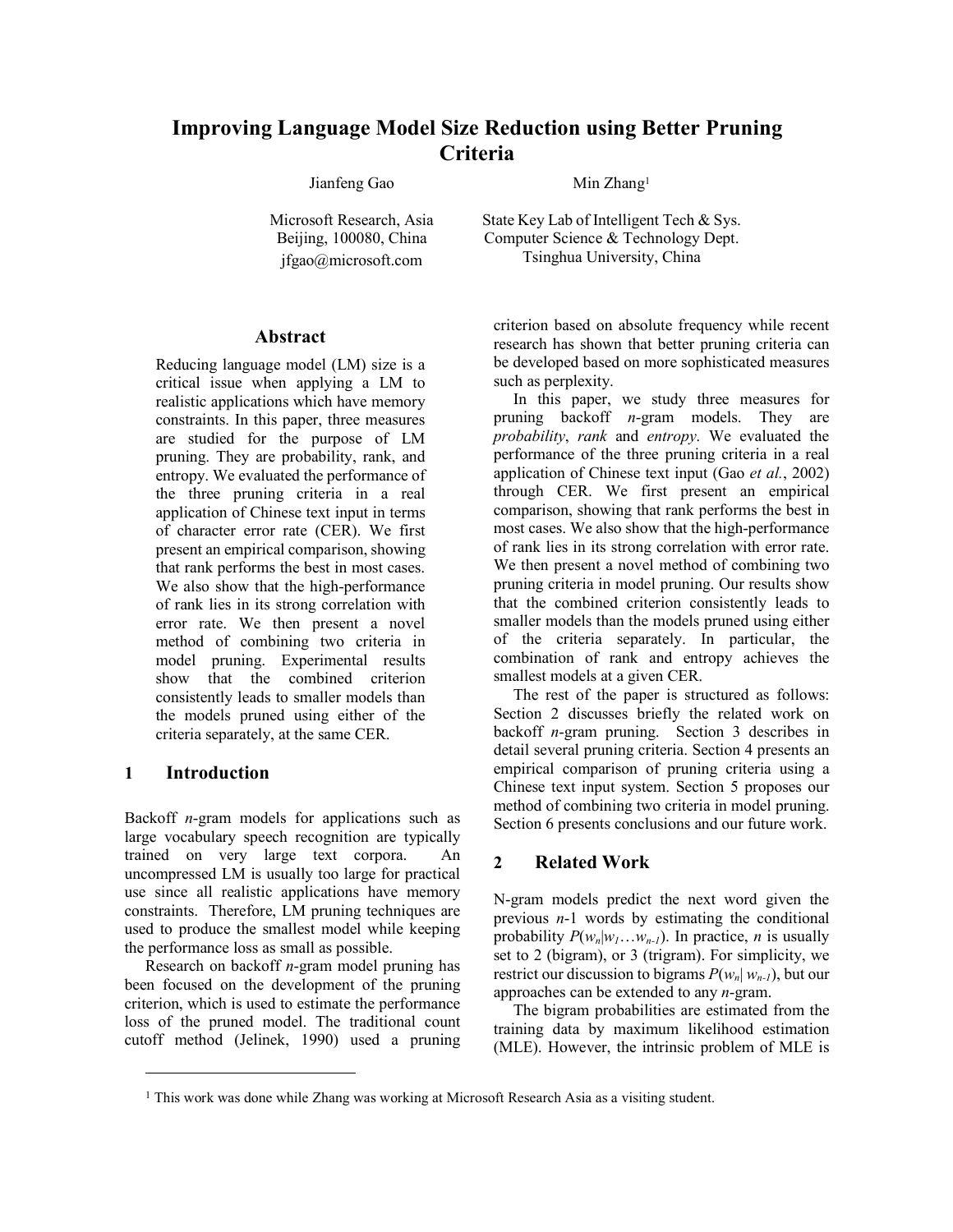that of data sparseness: MLE leads to zero-value probabilities for unseen bigrams. To deal with this problem, Katz (1987) proposed a backoff scheme. He estimates the probability of an unseen bigram by utilizing unigram estimates as follows

$$
P(w_i | w_{i-1}) = \begin{cases} P_d(w_i | w_{i-1}) & c(w_{i-1}, w_i) > 0 \\ \alpha(w_{i-1}) P(w_i) & otherwise \end{cases}
$$
 (1)

where  $c(w_{i-1}w_i)$  is the frequency of word pair  $(w_{i-1}w_i)$ in the training data,  $P_d$  represents the Good-Turing discounted estimate for seen word pairs, and  $\alpha(w_{i-1})$ is a normalization factor.

Due to the memory limitation in realistic applications, only a finite set of word pairs have conditional probability  $P(w_i|w_{i-1})$  explicitly represented in the model. The remaining word pairs are assigned a probability by backoff (i.e. unigram estimates). The goal of bigram pruning is to remove uncommon explicit bigram estimates  $P(w_i|w_{i-1})$  from the model to reduce the number of parameters while minimizing the performance loss.

The research on backoff *n*-gram model pruning can be formulated as the definition of the pruning criterion, which is used to estimate the performance loss of the pruned model. Given the pruning criterion, a simple thresholding algorithm for pruning bigram models can be described as follows:

- 1. Select a threshold  $\theta$ .
- 2. Compute the performance loss due to pruning each bigram individually using the pruning criterion.
- 3. Remove all bigrams with performance loss less than  $\theta$ .
- Re-compute backoff weights.

**Figure 1**: Thresholding algorithm for bigram pruning

The algorithm in Figure 1 together with several pruning criteria has been studied previously (Seymore and Rosenfeld, 1996; Stolcke, 1998; Gao and Lee, 2000; etc). A comparative study of these techniques is presented in (Goodman and Gao, 2000).

In this paper, three pruning criteria will be studied: probability, rank, and entropy. Probability serves as the baseline pruning criterion. It is derived from perplexity which has been widely used as a LM evaluation measure. Rank and entropy have been previously used as a metric for LM evaluation in (Clarkson and Robinson, 2001). In the current paper, these two measures will be studied for the purpose of backoff *n*-gram model pruning. In the next section, we will describe how pruning criteria are developed using these two measures.

## **3 Pruning Criteria**

In this section, we describe the three pruning criteria we evaluated. They are derived from LM evaluation measures including perplexity, rank, and entropy.

The goal of the pruning criterion is to estimate the performance loss due to pruning each bigram individually. Therefore, we represent the pruning criterion as a loss function, denoted by *LF* below.

## **3.1 Probability**

The probability pruning criterion is derived from perplexity. The perplexity is defined as

$$
PP = 2^{-\frac{1}{N} \sum_{i=1}^{N} \log P(w_i | w_{i-1})}
$$
 (2)

where  $N$  is the size of the test data. The perplexity can be roughly interpreted as the expected branching factor of the test document when presented to the LM. It is expected that lower perplexities are correlated with lower error rates.

The method of pruning bigram models using probability can be described as follows: all bigrams that change perplexity by less than a threshold are removed from the model. In this study, we assume that the change in model perplexity of the LM can be expressed in terms of a weighted difference of the log probability estimate before and after pruning a bigram. The loss function of probability *LF*<sub>probability</sub>, is then defined as

$$
-P(w_{i-1}w_i)[\log P'(w_i \mid w_{i-1}) - \log P(w_i \mid w_{i-1})], \qquad (3)
$$

where  $P(.|.)$  denotes the conditional probabilities assigned by the original model, *P'(.|.)* denotes the probabilities in the pruned model, and  $P(w_{i,l}, w_i)$  is a smoothed probability estimate in the original model.

We notice that  $LF_{probability}$  of Equation (3) is very similar to that proposed by Seymore and Rosenfeld (1996), where the loss function is

$$
-N(w_{i-1}w_i)[\log P'(w_i | w_{i-1}) - \log P(w_i | w_{i-1})].
$$

Here  $N(w_i, jw_i)$  is the discounted frequency that bigram  $w_{i-1}w_i$  was observed in training.  $N(w_{i-1}w_i)$  is conceptually identical to  $P(w_{i-1}, w_i)$  in Equation (3).

From Equations (2) and (3), we can see that lower *LFprobability* is strongly correlated with lower perplexity. However, we found that  $LF_{probability}$  is suboptimal as a pruning criterion, evaluated on CER in our experiments. We assume that it is largely due to the deficiency of perplexity as a LM performance measure.

Although perplexity is widely used due to its simplicity and efficiency, recent researches show that its correlation with error rate is not as strong as once thought. Clarkson and Robinson (2001)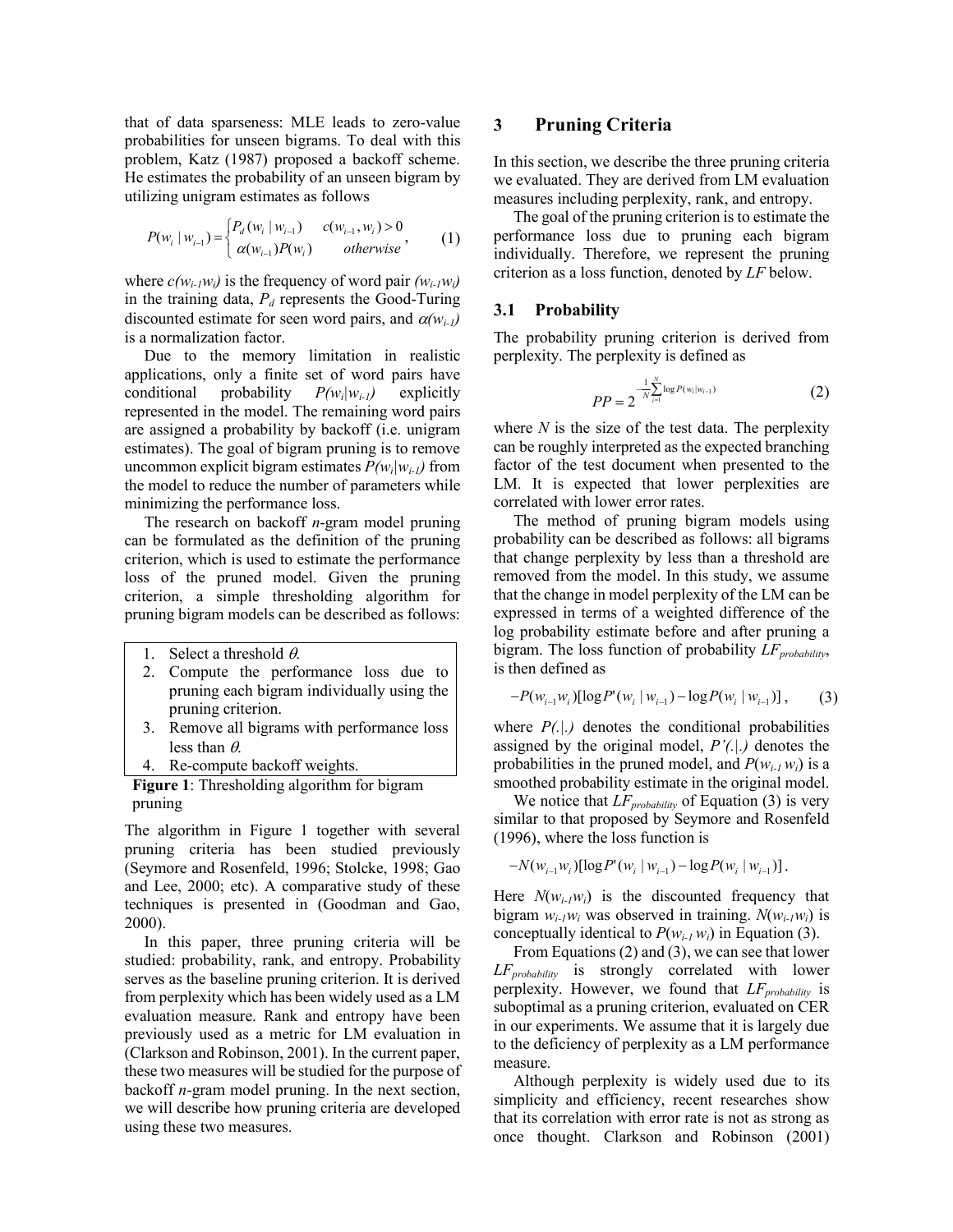analyzed the reason behind it and concluded that the calculation of perplexity is based solely on the probabilities of words contained within the test text, so it disregards the probabilities of alternative words, which will be competing with the correct word (referred to as *target word* below) within the decoder (e.g. in a speech recognition system). Therefore, they used other measures such as rank and entropy for LM evaluation. These measures are based on the probability distribution over the whole vocabulary. That is, if the test text is  $w_l^n$ , then perplexity is based on the values of  $P(w_i|w_{i-1})$ , and the new measures will be based on the values of  $P(w|w_{i-1})$  for all *w* in the vocabulary. Since these measures take into account the probability distribution over all competing words (including the target word) within the decoder, they are, hopefully, better correlated with error rate, and expected to evaluate LMs more precisely than perplexity.

### **3.2 Rank**

The rank of the target word *w* is defined as the word's position in an ordered list of the bigram probabilities  $P(w|w_{i-1})$  where  $w \in V$ , and V is the vocabulary. Thus the most likely word (within the decoder at a certain time point) has the rank of one, and the least likely has rank  $|V|$ , where  $|V|$  is the vocabulary size.

We propose to use rank for pruning as follows: all bigrams that change rank by less than a threshold after pruning are removed from the model. The corresponding loss function  $LF_{rank}$  is defined as

$$
\sum_{w_i w_{i-1}} p(w_{i-1} w_i) \{ \log[R'(w_i | w_{i-1}) + k] - \log R(w_i | w_{i-1}) \} \tag{4}
$$

where  $R(.)$  denotes the rank of the observed bigram  $P(w_i|w_{i-1})$  in the list of bigram probabilities  $P(w|w_{i-1})$ where  $w \in V$ , before pruning,  $R'(.)$  is the new rank of it after pruning, and the summation is over all word pairs  $(w_{i-1}w_i)$ . *k* is a constant to assure that log[ $R'(w_i | w_{i-1}) + k$ ] − log  $R(w_i | w_{i-1}) \neq 0$ . *k* is set to 0.1 in our experiments.

### **3.3 Entropy**

Given a bigram model, the entropy *H* of the probability distribution over the vocabulary *V* is generally given by

$$
H(w_i) = -\sum_{j=1}^{V} P(w_j | w_i) \log P(w_j | w_i).
$$

We propose to use entropy for pruning as follows: all bigrams that change entropy by less than a threshold after pruning are removed from the model. The corresponding loss function  $LF_{entropy}$  is defined as

$$
-\frac{1}{N}\sum_{i=1}^{N}(H'(w_{i-1}) - H(w_{i-1}))\tag{5}
$$

where  $H$  is the entropy before pruning given history  $w_{i-1}$ , *H'* is the new entropy after pruning, and *N* is the size of the test data.

The entropy-based pruning is conceptually similar to the pruning method proposed in (Stolcke, 1998). Stolcke used the *Kullback-Leibler* divergence between the pruned and un-pruned model probability distribution in a given context over the entire vocabulary. In particular, the increase in relative entropy from pruning a bigram is computed by

$$
-\sum_{w_{i-1}w_i} P(w_{i-1}w_i) [\log P'(w_i \mid w_{i-1}) - \log P(w_i \mid w_{i-1})],
$$

where the summation is over all word pairs  $(w_{i-1}w_i)$ .

### **4 Empirical Comparison**

We evaluated the pruning criteria introduced in the previous section on a realistic application, Chinese text input. In this application, a string of Pinyin (phonetic alphabet) is converted into Chinese characters, which is the standard way of inputting text on Chinese computers. This is a similar problem to speech recognition except that it does not include acoustic ambiguity. We measure performance in terms of character error rate (CER), which is the number of characters wrongly converted from the Pinyin string divided by the number of characters in the correct transcript. The role of the language model is, for all possible word strings that match the typed Pinyin string, to select the word string with the highest language model probability.

The training data we used is a balanced corpus of approximately 26 million characters from various domains of text such as newspapers, novels, manuals, etc. The test data consists of half a million characters that have been proofread and balanced among domain, style and time.

The back-off bigram models we generated in this study are character-based models. That is, the training and test corpora are not word-segmented. As a result, the lexicon we used contains 7871 single Chinese characters only. While word-based *n*-gram models are widely applied, we used character-based models for two reasons. First, pilot experiments show that the results of word-based and character-based models are qualitatively very similar. More importantly, because we need to build a very large number of models in our experiments as shown below, character-based models are much more efficient, both for training and for decoding.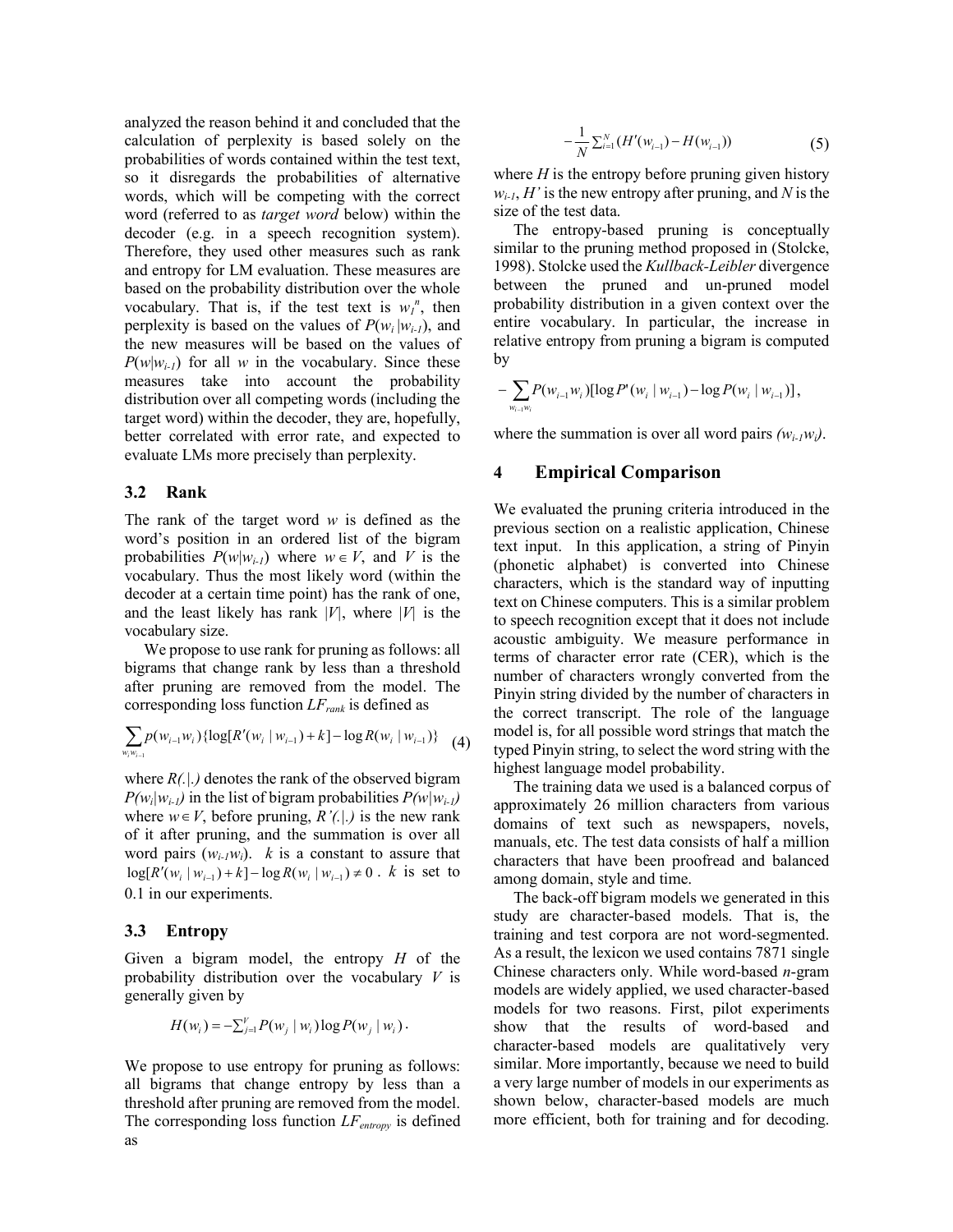We used the absolute discount smoothing method for model training.

None of the pruning techniques we consider are loss-less. Therefore, whenever we compare pruning criteria, we do so by comparing the size reduction of the pruning criteria at the same CER.

Figure 2 shows how the CER varies with the bigram numbers in the models. For comparison, we also include in Figure 2 the results using count cutoff pruning. We can see that CER decreases as we keep more and more bigrams in the model. A steeper curve indicates a better pruning criterion.

The main result to notice here is that the rank-based pruning achieves consistently the best performance among all of them over a wide range of CER values, producing models that are at 55-85% of the size of the probability-based pruned models with the same CER. An example of the detailed comparison results is shown in Table 1, where the CER is 13.8% and the value of cutoff is 1. The last column of Table 1 shows the relative model sizes with respect to the probability-based pruned model with the CER 13.8%.

Another interesting result is the good performance of count cutoff, which is almost overlapping with probability-based pruning at larger model sizes <sup>2</sup> . The entropy-based pruning unfortunately, achieved the worst performance.



**Figure 2**: Comparison of pruning criteria

|  |  | <b>Table 1:</b> LM size comparison at CER 13.8% |  |  |
|--|--|-------------------------------------------------|--|--|
|  |  |                                                 |  |  |

| criterion     | $#$ of bigram | size (MB) | $%$ of prob |
|---------------|---------------|-----------|-------------|
| probability   | 774483        | 6.1       | 100.0%      |
| $\cot(f(-1))$ | 707088        | 5.6       | 91.8%       |
| entropy       | 1167699       | 93        | 152.5%      |
| rank          | 512339        | 4.1       | 67.2%       |

<sup>2</sup> The result is consistent with that reported in (Goodman and Gao, 2000), where an explanation was offered.

l

We assume that the superior performance of rank-based pruning lies in the fact that rank (acting as a LM evaluation measure) has better correlation with CER. Clarkson and Robinson (2001) estimated the correlation between LM evaluation measures and word error rate in a speech recognition system. The related part of their results to our study are shown in Table 2, where  $r$  is the Pearson product-moment correlation coefficient,  $r<sub>s</sub>$  is the Spearman rank-order correlation coefficient, and *T* is the Kendall rank-order correlation coefficient.

**Table 2:** Correlation of LM evaluation measures with word error rates (Clarkson and Robinson, 2001)

|               | v        | $r_{\rm s}$ | Т        |
|---------------|----------|-------------|----------|
| Mean log rank | 0.967    | 0.957       | 0.846    |
| Perplexity    | 0.955    | 0.955       | 0.840    |
| Mean entropy  | $-0.799$ | $-0.792$    | $-0.602$ |

Table 2 indicates that the mean log rank (i.e. related to the pruning criterion of rank we used) has the best correlation with word error rate, followed by the perplexity (i.e. related to the pruning criterion of probability we used) and the mean entropy (i.e. related to the pruning criterion of entropy we used), which support our test results. We can conclude that the LM evaluation measures which are better correlated with error rate lead to better pruning criteria.

## **5 Combining Two Criteria**

We now investigate methods of combining pruning criteria described above. We begin by examining the overlap of the bigrams pruned by two different criteria to investigate which might usefully be combined. Then the thresholding pruning algorithm described in Figure 1 is modified so as to make use of two pruning criteria simultaneously. The problem here is how to find the optimal settings of the pruning threshold pair (each for one pruning criterion) for different model sizes. We show how an optimal function which defines the optimal settings of the threshold pairs is efficiently established using our techniques.

## **5.1 Overlap**

From the abovementioned three pruning criteria, we investigated the overlap of the bigrams pruned by a pair of criteria. There are three criteria pairs. The overlap results are shown in Figure 3.

We can see that the percentage of the number of bigrams pruned by both criteria seems to increase as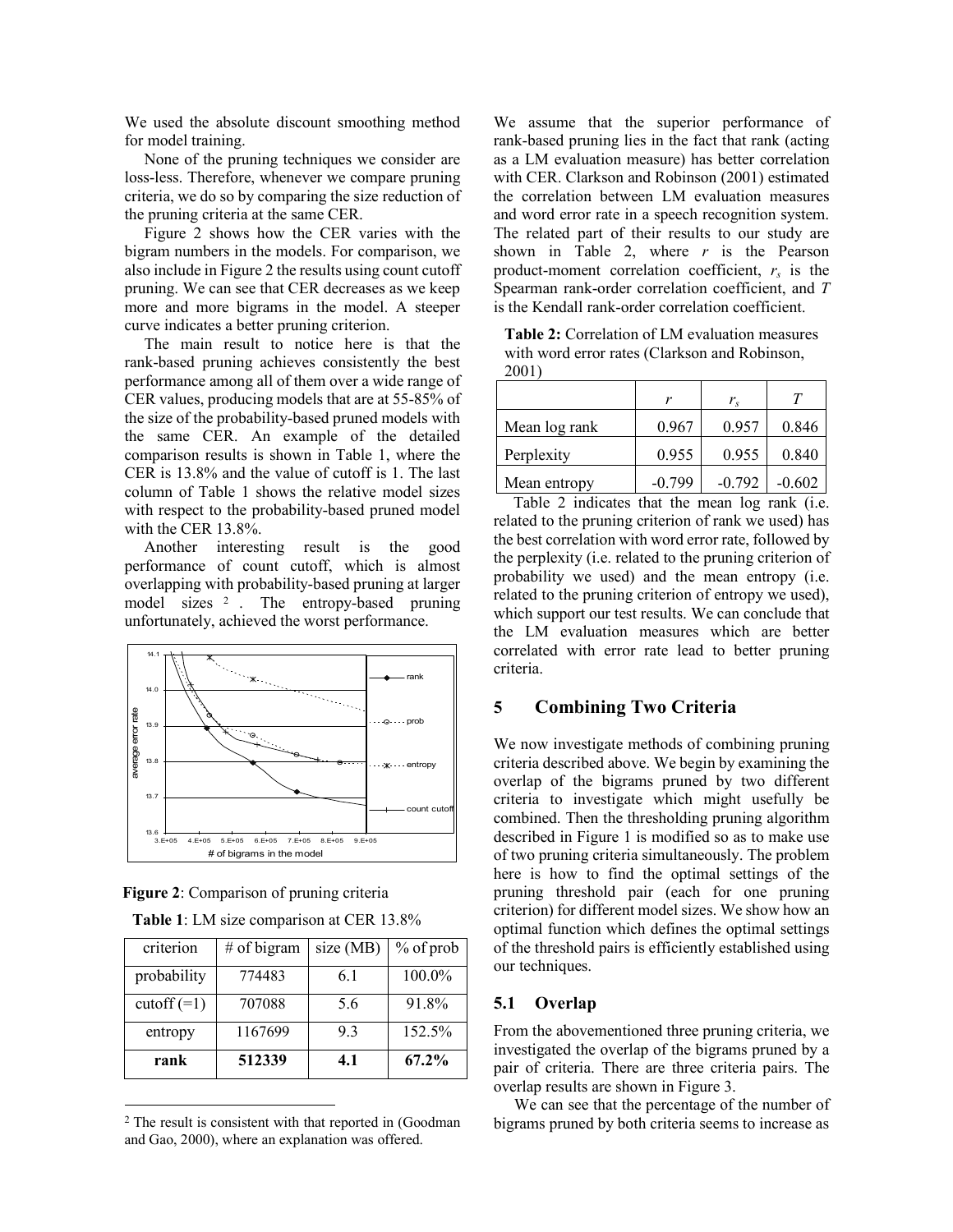the model size decreases, but all criterion-pairs have overlaps much lower than 100%. In particular, we find that the average overlap between probability and entropy is approximately 71%, which is the biggest among the three pairs. The pruning method based on the criteria of rank and entropy has the smallest average overlap of 63.6%. The results suggest that we might be able to obtain improvements by combining these two criteria for bigram pruning since the information provided by these criteria is, in some sense, complementary.



**Figure 3**: Overlap of selected bigrams between criterion pairs

## **5.2 Pruning by two criteria**

In order to prune a bigram model based on two criteria simultaneously, we modified the thresholding pruning algorithm described in Figure 1. Let  $lf_i$  be the value of the performance loss estimated by the loss function *LFi*, θ*i* be the threshold defined by the pruning criterion  $C_i$ . The modified thresholding pruning algorithm can be described as follows:

- 1. Select a setting of threshold pair  $(\theta_1 \theta_2)$
- 2. Compute the values of performance loss  $lf_1$ and *lf2* due to pruning each bigram individually using the two pruning criteria *C1* and *C2*, respectively.
- 3. Remove all bigrams with performance loss *lf<sub>1</sub>* less than  $\theta_1$ , and *lf<sub>2</sub>* less than  $\theta_2$ .
- 4. Re-compute backoff weights.

## **Figure 4**: Modified thresholding algorithm for bigram pruning

Now, the remaining problem is how to find the optimal settings of the pruning threshold pair for different model sizes. This seems to be a very tedious task since for each model size, a large number of settings ( $\theta_1 \theta_2$ ) have to be tried for finding

the optimal ones. Therefore, we convert the problem to the following one: How to find an optimal function  $\theta_2 = f(\theta_1)$  by which the optimal threshold  $\theta_2$ is defined for each threshold  $\theta_l$ . The function can be learned by pilot experiments described below. Given two thresholds  $\theta_1$  and  $\theta_2$  of pruning criteria  $C_1$  and  $C_2$ , we try a large number of values of  $\theta_1$ ,  $\theta_2$ , and build a large number of models pruned using the algorithm described in Figure 4. For each model size, we find an optimal setting of the threshold setting  $(\theta_1 \theta_2)$  which results in a pruned model with the lowest CER. Finally, all these optimal threshold settings serve as the sample data, from which the optimal function can be learned. We found that in pilot experiments, a relatively small set of sample settings is enough to generate the function which is close enough to the optimal one. This allows us to relatively quickly search through what would otherwise be an overwhelmingly large search space.

## **5.3 Results**

We used the same training data described in Section 4 for bigram model training. We divided the test set described in Section 4 into two non-overlapped subsets. We performed testing on one subset containing 80% of the test set. We performed optimal function learning using the remaining 20% of the test set (referred to as held-out data below).

Take the combination of rank and entropy as an example. An uncompressed bigram model was first built using all training data. We then built a very large number of pruned bigram models using different threshold setting ( $\theta_{\text{rank}}$   $\theta_{\text{entropy}}$ ), where the values  $\theta_{\text{rank}}, \theta_{\text{entropy}} \in [3E-12, 3E-6]$ . By evaluating pruned models on the held-out data, optimal settings can be found. Some sample settings are shown in Table 3.

| comomation of criteria based on rain, and childpy |                        |                    |  |  |
|---------------------------------------------------|------------------------|--------------------|--|--|
| # bigrams                                         | $\theta_{\text{rank}}$ | $\theta_{entropy}$ |  |  |
| 137987                                            | 8.00E-07               | 8.00E-09           |  |  |
| 196809                                            | 3.00E-07               | 8.00E-09           |  |  |
| 200294                                            | 3.00E-07               | 5.00E-09           |  |  |
| 274434                                            | 3.00E-07               | 5.00E-10           |  |  |
| 304619                                            | 8.00E-08               | 8.00E-09           |  |  |
| 394300                                            | 5.00E-08               | 3.00E-10           |  |  |
| 443695                                            | 3.00E-08               | 3.00E-10           |  |  |
| 570907                                            | 8.00E-09               | 3.00E-09           |  |  |
| 669051                                            | 5.00E-09               | 5.00E-10           |  |  |
| 890664                                            | 5.00E-11               | 3.00E-10           |  |  |
|                                                   |                        |                    |  |  |

**Table 3**: Sample optimal parameter settings for combination of criteria based on rank and entropy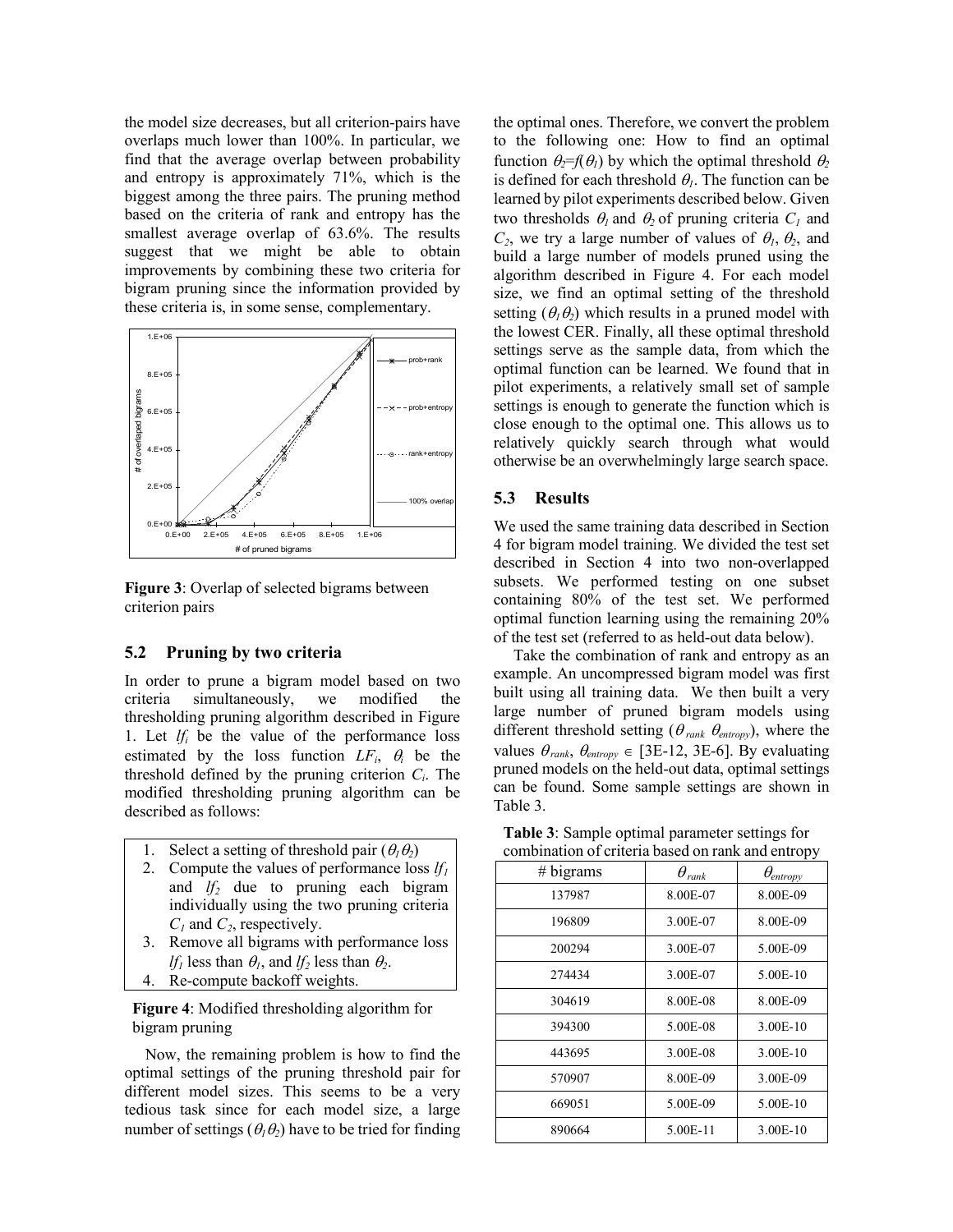| 892214 | 5.00E-12 | 3.00E-10 |
|--------|----------|----------|
| 892257 | 3.00E-12 | 3.00E-10 |

In experiments, we found that a linear regression model of Equation (6) is powerful enough to learn a function which is close enough to the optimal one.

$$
\log(\theta_{entropy}) = \alpha_1 \times \log(\theta_{rank}) + \alpha_2 \tag{6}
$$

Here  $\alpha_1$  and  $\alpha_2$  are coefficients estimated from the sample settings. Optimal functions of the other two threshold-pair settings (<sup>θ</sup> *rank*θ*probability*) and (<sup>θ</sup>  $\rho_{\text{probability}} \theta_{\text{entropy}}$  are obtained similarly. They are shown in Table 4.

**Table 4**. Optimal functions

| $log(\theta_{entropy}) = 0.3 \times log(\theta_{rank}) + 6.5$        |
|----------------------------------------------------------------------|
| $log(\theta_{probability}) = 6.2$ , for any $\theta_{rank}$          |
| $log(\theta_{entropy}) = 0.7 \times log(\theta_{probability}) + 3.5$ |

In Figure 5, we present the results using models pruned with all three threshold-pairs defined by the functions in Table 4. As we expected, in all three cases, using a combination of two pruning criteria achieves consistently better performance than using either of the criteria separately. In particular, using the combination of rank and entropy, we obtained the best models over a wide large of CER values. It corresponds to a significant size reduction of 15-54% over the probability-based LM pruning at the same CER. An example of the detailed comparison results is shown in Table 5.



**Figure 5**: Comparison of combined pruning criterion performance

**Table 5**: LM size comparison at CER 13.8%

| Criterion        | # of bigram | size (MB) | $%$ of prob |
|------------------|-------------|-----------|-------------|
| Prob             | 1036627     | 8.2       | 100.0%      |
| Entropy          | 1291000     | 10.2      | 124.4%      |
| Rank             | 643411      | 5.1       | 62.2%       |
| $Prob + entropy$ | 542124      | 4.28      | 52.2%       |
| $Prob + rank$    | 579115      | 4.57      | 55.7%       |
| $rank + entropy$ | 538252      | 4.25      | 51.9%       |

There are two reasons for the superior performance of the combination of rank and entropy. First, the rank-based pruning achieves very good performance as described in Section 4. Second, as shown in Section 5.1, there is a relatively small overlap between the bigrams chosen by these two pruning criteria, thus big improvement can be achieved through the combination.

# **6 Conclusion**

The research on backoff *n*-gram pruning has been focused on the development of the pruning criterion, which is used to estimate the performance loss of the pruned model.

This paper explores several pruning criteria for backoff *n*-gram model size reduction. Besides the widely used probability, two new pruning criteria have been developed based on rank and entropy. We have performed an empirical comparison of these pruning criteria. We also presented a thresholding algorithm for model pruning, in which two pruning criteria can be used simultaneously. Finally, we described our techniques of finding the optimal setting of the threshold pair given a specific model size.

We have shown several interesting results. They include the confirmation of the estimation that the measures which are better correlated with CER for LM evaluation leads to better pruning criteria. Our experiments show that rank, which has the best correlation with CER, achieves the best performance when there is only one criterion used in bigram model pruning. We then show empirically that the overlap of the bigrams pruned by different criteria is relatively low. This indicates that we might obtain improvements through a combination of two criteria for bigram pruning since the information provided by these criteria is complementary. This hypothesis is confirmed by our experiments. Results show that using two pruning criteria simultaneously achieves